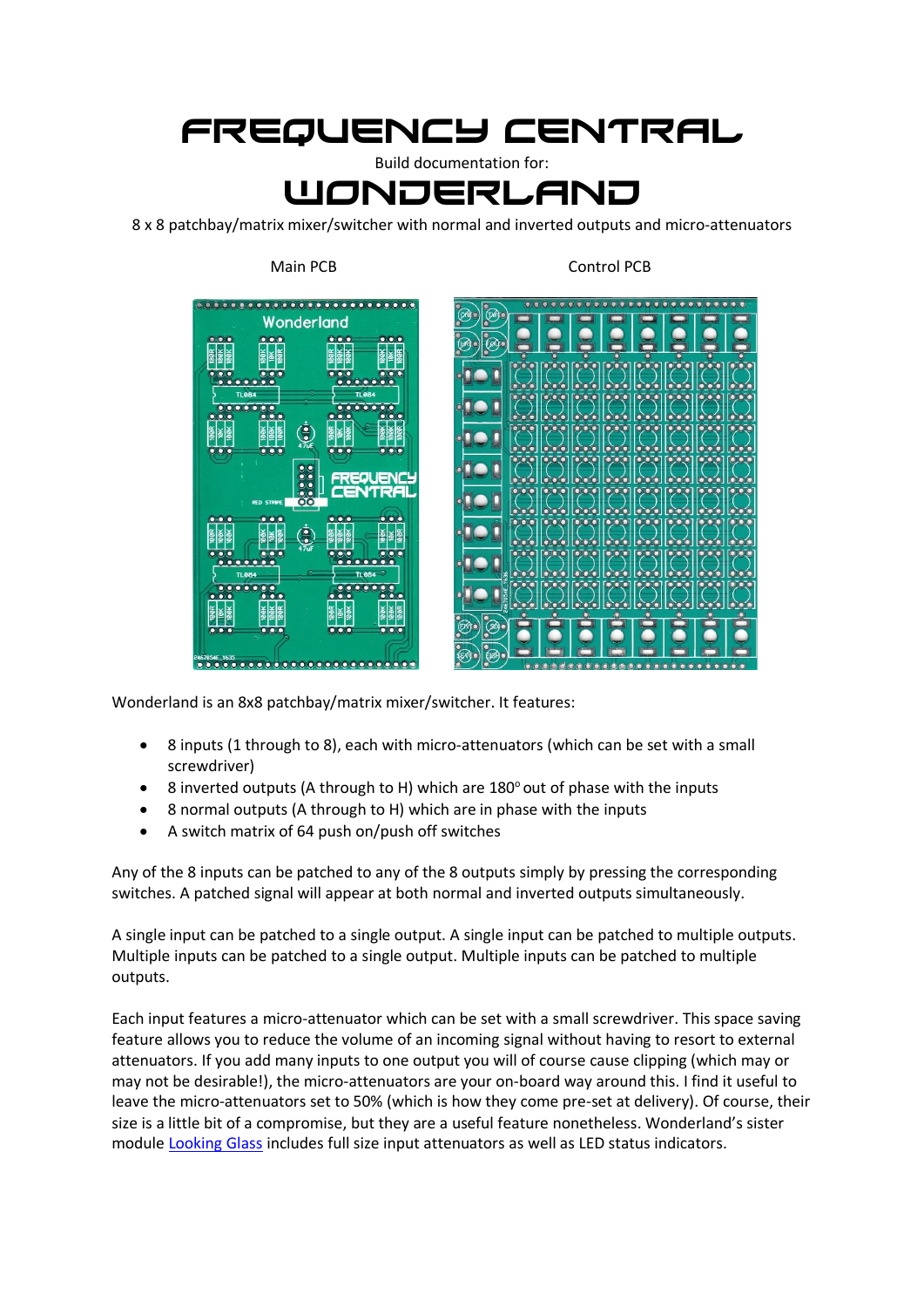| <b>Bill of Materials</b> |                       |                   |                       |
|--------------------------|-----------------------|-------------------|-----------------------|
| 1/4 watt metal film:     | 47uF electrolytic x 2 | <b>TL084 x 4</b>  | Push button x 64      |
| 100R x 16                |                       |                   |                       |
| $10K \times 16$          |                       | 14 pin socket x 4 | Button caps x 64      |
| 100K x 24                |                       |                   |                       |
|                          |                       |                   | 100K trimmer x 8      |
| 1/8 W 1% 0805 SMD:       |                       |                   |                       |
| 100K x 64                |                       |                   | 3.5mm socket x 24     |
|                          |                       |                   |                       |
|                          |                       |                   | Male 40 pin header    |
|                          |                       |                   | Female 40 pin header  |
|                          |                       |                   | 10 pin box header x 1 |
|                          |                       |                   |                       |
|                          |                       |                   |                       |
|                          |                       |                   |                       |

## **Control PCB rear – the SMD resistors**

Wonderland uses 64 surface mount resistors on the rear of the Control PCB. This may sound intimidating if you haven't used SMD before, but its quite easy really. We've even used larger 1206 pads to make it easier. We recommend that you use 0805 resistors. The combination of 1206 pads and 0805 resistors means that there is plenty of space to apply solder/heat around the resistor.

- 1. Lightly tin all SMD resistors pads on the PCB. This means that you should use your iron to heat each pad and apply a small amount of solder.
- 2. Pick up a 0805 resistor with tweezers and present it to the pads. While holding the resistor in place, heat the pad. This should hold the resistor in place. Now heat the other pad to complete the process of placing this resistor.
- 3. Sometimes it's worth retouching both pads just to make sure!

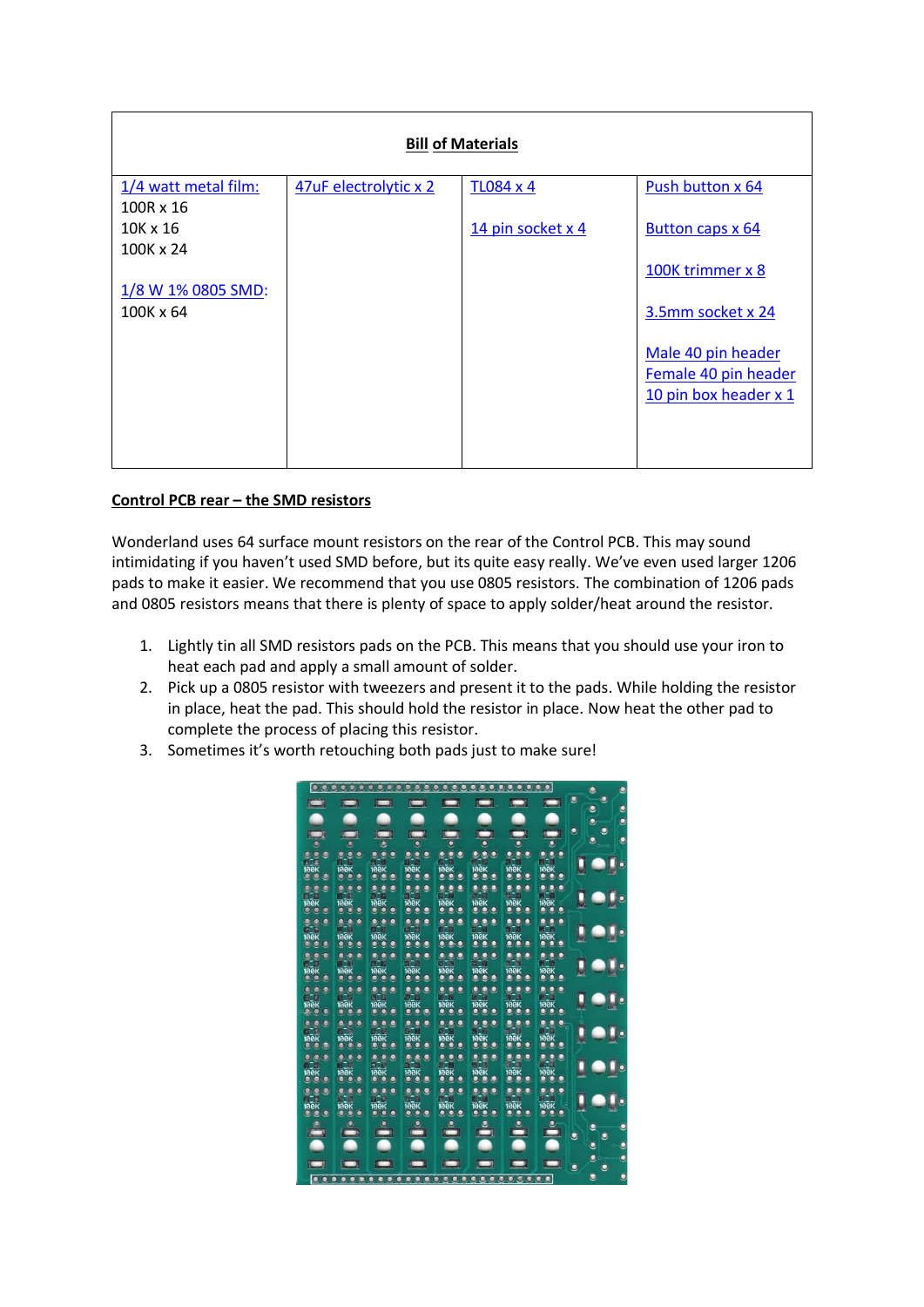## **Main PCB front – the through hole components**

- 1. Solder all resistors don't mix up the 100R and 100K
- 2. Solder all IC sockets
- 3. Solder the power header if you're using box type, observe correct polarity
- 4. Solder all electrolytic capacitors
- 5. Cut male headers to size and solder them into place. Make sure that they stick out of the bottom of the PCB.



## **Control PCB assembly**

- 1. Solder the 8 x micro-attenuators (trimmers)
- 2. Place all 64 push buttons onto the PCB. Place a piece of card (or similar) over all 64 push buttons. Flip the whole lot over and solder the push buttons into place.
- 3. Place all sockets on the PCB, making sure the ground tabs line up with the PCB's ground pads, then place the panel over them. This will assure that the sockets are correctly positioned. Flip the whole lot over and solder the sockets into place.
- 4. Cut female headers to size and solder them into place. Make sure that they stick out of the bottom of the PCB.